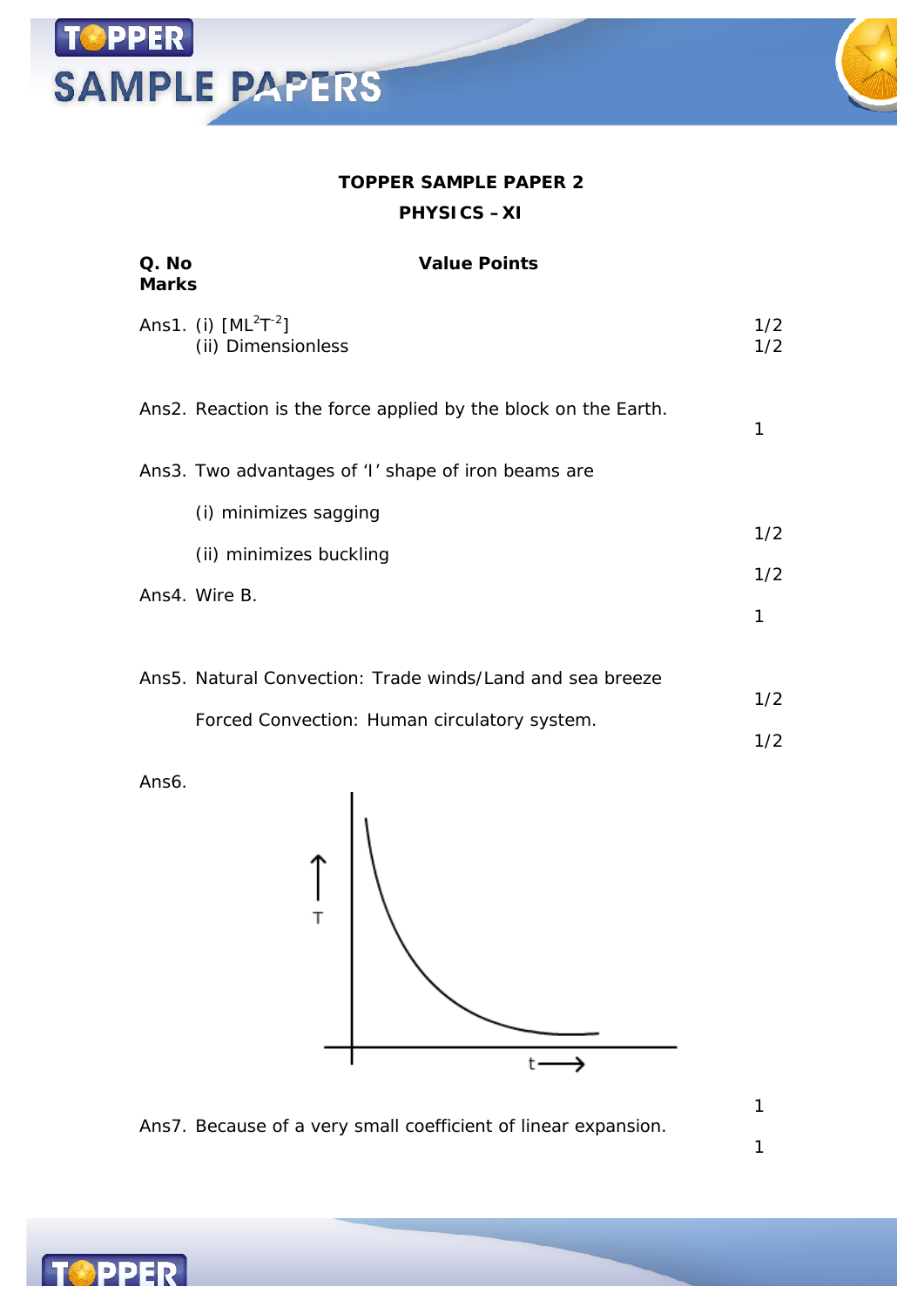Ans8. The frequency of free oscillations of a vibrating system.

Ans9. Absolute error is the magnitude of difference between the value of individual measurement and the true value of the quantity. 1

$$
\Delta t = t_2 - t_1
$$
  
= (50 ± 0.5) – (20 ± 0.5)  
= 30°C ± 1°C 1/2

#### Ans10. (i) Velocity is negative as the slope of x-t graph is negative.

 $\rightarrow$  usin  $\theta - 9$ T

**SAMPLE PAPERS** 

(ii) Acceleration is negative. The increasing slope indicates speeding up, hence the sign of acceleration and velocity are same.

1

1

1

$$
Ans11. \qquad T = \frac{2u\sin\theta}{g}
$$

$$
\frac{2}{3} \times 4 \times 10 = \frac{2}{29}
$$
  
Max. Height H = 
$$
\frac{u^2 \sin^2 \theta}{2g}
$$
 1/2

$$
=\frac{\left(\frac{gT}{2}\right)^2}{2g}
$$
  
= 
$$
\frac{gT^2}{8}
$$
 1/2

1/2

1

Ans12. (i) Because no reaction from any surface underneath is available which can make the horse move forward.

(ii) Due to inertia of motion, the upper part of the body continues to move along the tangent to the circular path of the bus.  $1$ 

Ans13. Concurrent forces are the forces whose lines of action intersect at a common point. 1

Conditions:

\n
$$
1. \sum \vec{F} = 0
$$
\n
$$
2. \sum \vec{\tau} = 0
$$
\n
$$
1/2
$$
\n
$$
1/2
$$

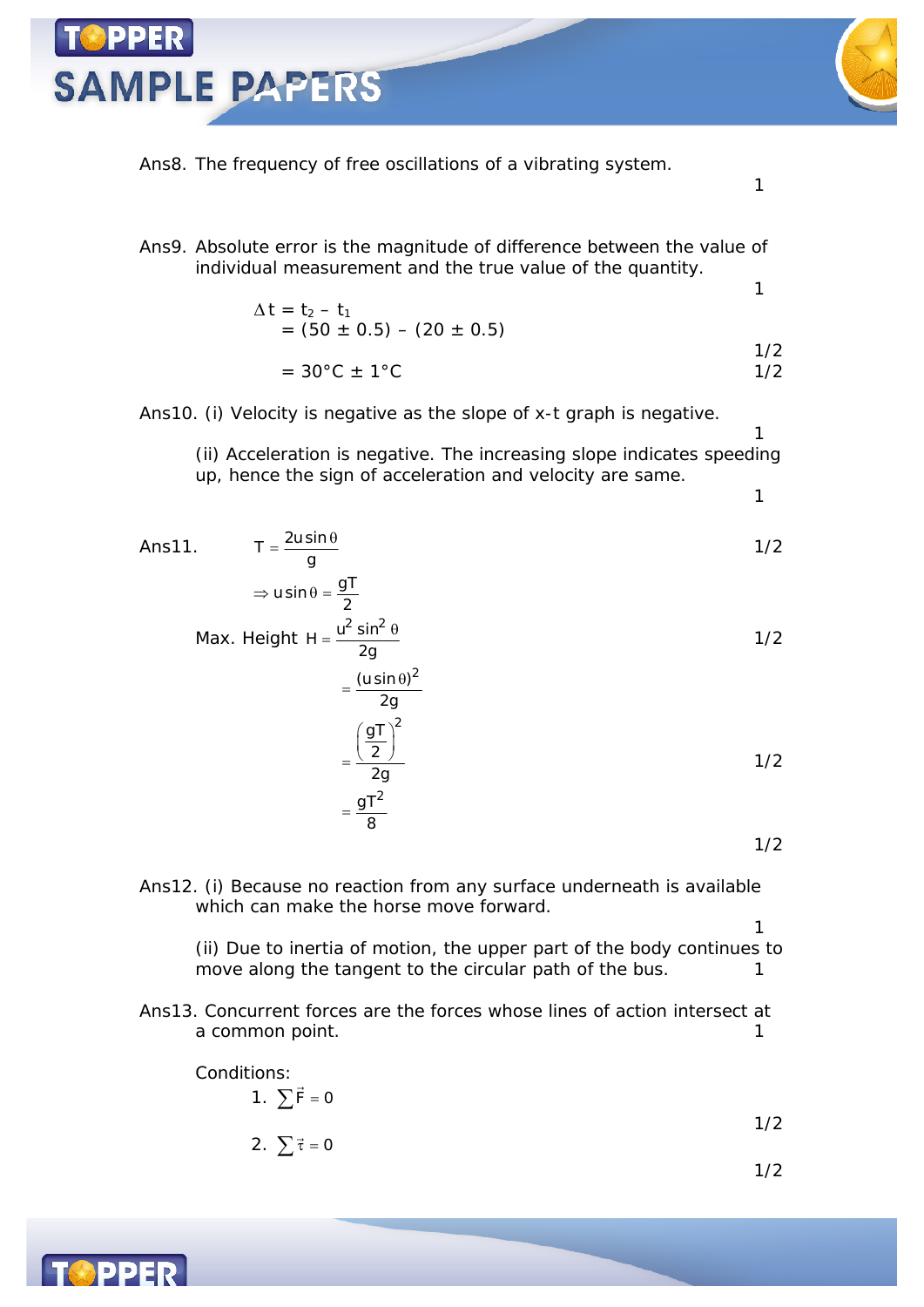**SAMPLE PAPERS** 

**PPER** 



1

Ans14. Because the gravitational force between the satellite and the earth provides the necessary centripetal force required to keep it in its orbit. 1

No, because New Delhi is not on the equatorial plane.

1 Ans15. (a) All have same average K.E. as  $K_{av}$  depends only on temperature. 1

(b) C, B and A as 
$$
v_{\rm rms} \alpha \frac{1}{\sqrt{m}}
$$

OR

(i) 
$$
P = \frac{1}{3} \frac{mn}{V} v_{rms}^2
$$
 1/2

$$
\frac{P_i}{P_f} = \frac{1}{2}
$$

(ii) 
$$
P = \frac{2}{3}E
$$

$$
\Rightarrow E = \frac{3}{2}P = 3 \times 10^5 \text{ J/m}^3
$$

Ans16. (i) 
$$
\frac{Q_1}{Q_2} = \frac{T_1}{T_2}
$$
 1/2

$$
\Rightarrow T_2 = 320 \text{ K}
$$

(ii) 
$$
\eta = 1 - \frac{T_2}{T_1}
$$
 1/2

$$
\Rightarrow \eta = 0.2 \tag{1/2}
$$

#### Ans17. Motion in which the restoring force is always proportional to the displacement from the mean position and is directed against it.

When angular displacement  $\theta$  is very small.  $\qquad \qquad$  1

Ans18. Fraction =  $\omega^2(A^2 - )$ =  $\omega$  $^{2}(A^{2}-y^{2})$  $^{2}$   $^{2}$  $\frac{KE}{2} = \frac{1}{2} m \omega^2 (A^2 - y^2)$ TE  $\frac{1}{2}$ m $\omega^2$ A 1  $= 1 - \frac{1}{4} = \frac{3}{4}$ 1

Ans19. 
$$
x(t) = \int v dt = \int (-12t + 12)dt
$$

$$
= -12\frac{t^{2}}{2} + 12t + c
$$
  
= -6t<sup>2</sup> + 12t + c

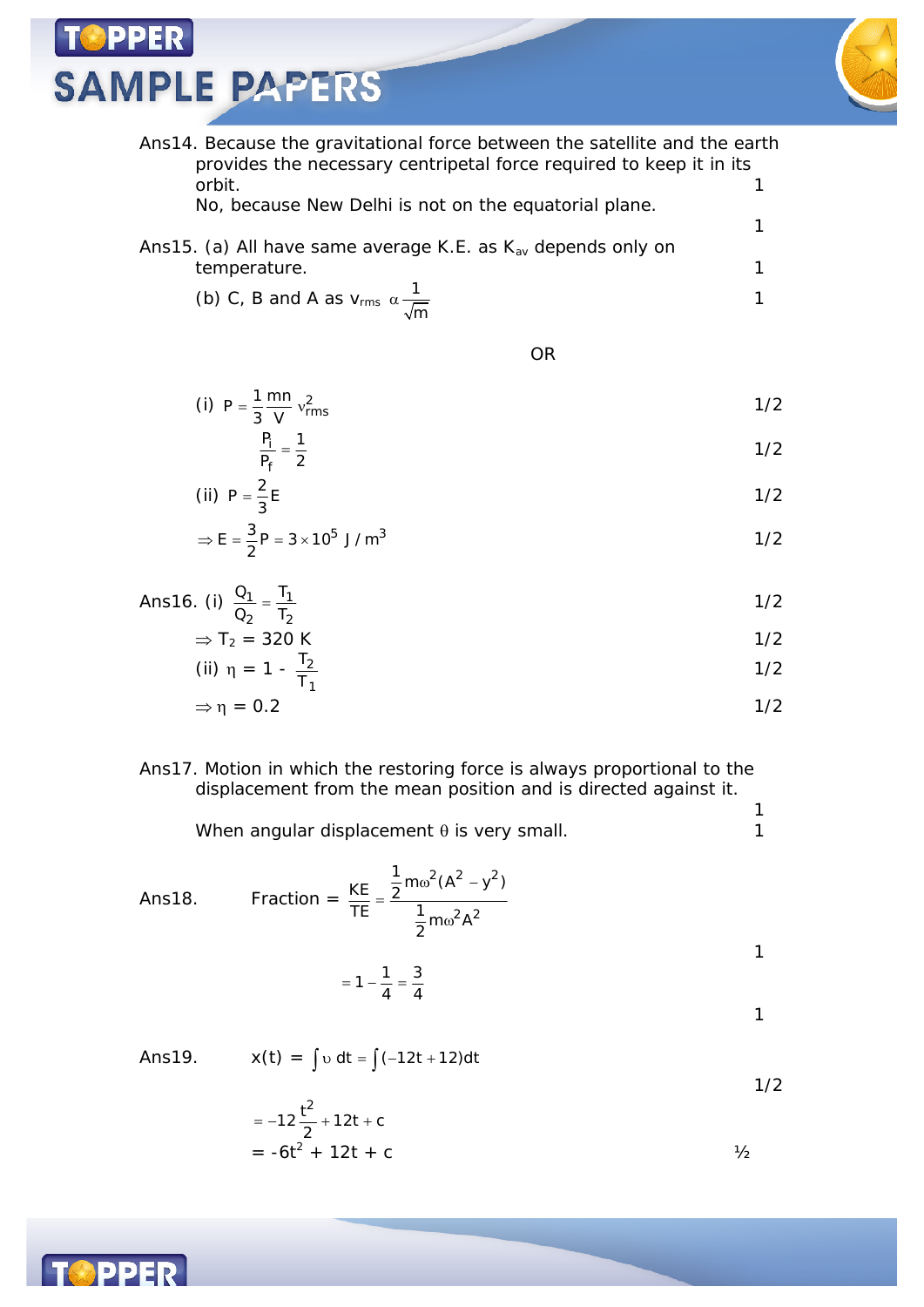



1/2

1

1

1

Since, at  $t = 0$ ,  $x(0) = 5$ , therefore,  $c = 5$ 

Therefore, 
$$
x(t) = -6t^2 + 12t + 5
$$
 m

Also, 
$$
a = \frac{dv}{dt}
$$
 1/2

$$
=-12 \text{ m/s}^2
$$

1/2 Ans20.  $\overline{a}$  $F_1 = 2\hat{j} N$  $=2\cos 60^\circ$ i – 2  $\vec{F}_2 = 2 \cos 60^\circ \hat{i} - 2 \sin 60^\circ \hat{j}$ 

$$
1/2
$$

 $= \hat{i} - \sqrt{3}\hat{j}$  N 1/2

$$
\vec{F}_3 = -1\sin 60^\circ \hat{i} + 1\cos 60^\circ \hat{j}
$$

$$
=-\frac{\sqrt{3}}{2}\hat{i}+\frac{1}{2}\hat{j}N
$$

$$
\vec{F}_1 + \vec{F}_2 - \vec{F}_3 = 2\hat{j} + (\hat{i} - \sqrt{3}\hat{j}) - \left(-\frac{\sqrt{3}}{2}\hat{i} + \frac{1}{2}\hat{j}\right)
$$

$$
= \left(1 + \frac{\sqrt{3}}{2}\right)\hat{i} + \left(\frac{3}{2} - \sqrt{3}\right)\hat{j} N
$$

### Ans21. (i) Conservative: spring force, gravitational force

Non-conservative: Human push, viscous drag

(ii) 
$$
F = -\frac{dU}{dr}
$$

Ans22. Definition: Ratio of relative speed of separation to relative speed of approach. The contract of the contract of the contract of the contract of the contract of the contract of the contract of the contract of the contract of the contract of the contract of the contract of the contract of the

No, not for each body separately. Total energy and total momentum of the whole isolated system will be conserved.

Because collision between fast neutron and near stationary deutrons in heavy water results in maximum exchange of kinetic energy as their masses are comparable. 1

Ans23. (a) 
$$
\vec{F} = 7\hat{i} + 3\hat{j} - 5\hat{k}
$$
,  $\vec{r} = \hat{i} - \hat{j} + \hat{k}$   
\n
$$
\vec{\tau} = \vec{r} \times \vec{F}
$$
\n
$$
= \begin{vmatrix} \hat{i} & \hat{j} & \hat{k} \\ 1 & -1 & 1 \\ 7 & 3 & -5 \end{vmatrix}
$$
\n
$$
= (5 - 3)\hat{i} + (5 + 7)\hat{j} + (3 + 7)\hat{k}
$$

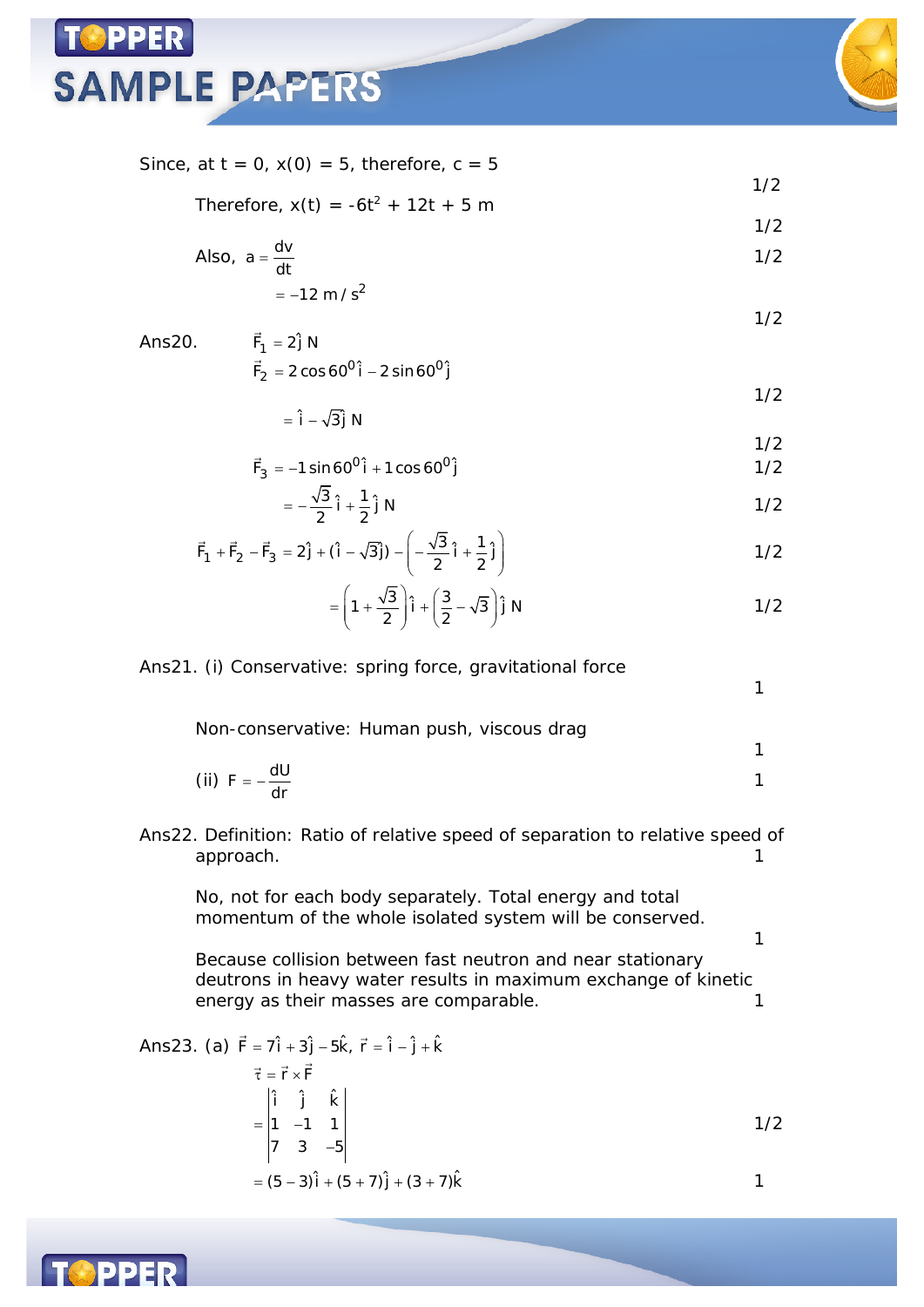

 $\vec{\tau} = 2\hat{i} + 12\hat{j} + 10\hat{k}$  1/2 (b) Curl the fingers of right hand along the direction of rotation, the out stretched thumb points along the direction of angular velocity.

Ans24. If we define perpendicular axes *X*, *Y*, and *Z* (which meet at origin *O*) so that the body lies in the *XY* plane, and the *Z* axis is perpendicular to the plane of the body and

- $I_X$  be the moment of inertia of the body about the *X* axis;
- *I<sup>Y</sup>* be the moment of inertia of the body about the *Y* axis; and
- *I<sup>Z</sup>* be the moment of inertia of the body about the *Z* axis.

The perpendicular axis theorem states that

$$
I_Z = I_X + I_Y
$$

$$
I = MR^2
$$

$$
= 2 \times (.50)^{2} = 0.5 \text{ kg m}^{2}
$$

$$
I' = MR^2 + MR^2
$$

$$
= 2MR^2 = 2 \times 0.5
$$
  
= 1kg m<sup>2</sup> 1/2

Ans25.  
\n
$$
m \frac{1}{2}
$$
\n
$$
m \frac{1}{2}
$$
\n
$$
U(r) = -\frac{Gm_1m_2}{r_{12}}
$$
\nTherefore, total  $U = -4\frac{Gm^2}{a} - 2\frac{Gm^2}{a\sqrt{2}}$   
\n
$$
= -\frac{2Gm^2}{a} \left(2 + \frac{1}{\sqrt{2}}\right)
$$

1

1

1/2

1/2



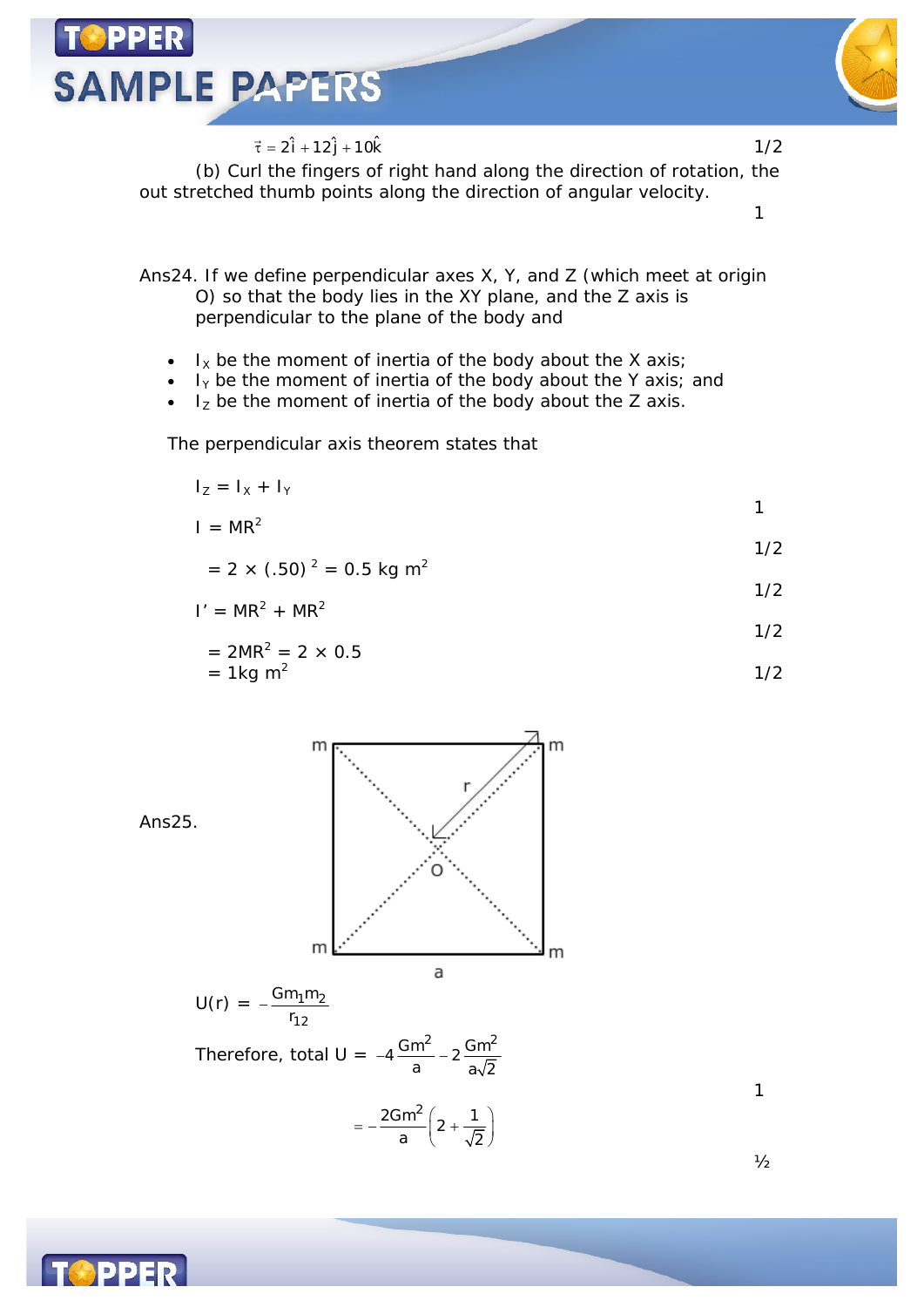# **OPPER SAMPLE PAPERS**



1/2

Potential V(r) = 
$$
-\frac{Gm_1}{r_1}
$$

Total V = 
$$
-4\frac{Gm}{\left(\frac{a\sqrt{2}}{2}\right)} = -4\sqrt{2}\frac{Gm}{a}
$$
 1/2

Ans26. Main features of kinetic theory of an ideal gas are about

 $= -5.41 \frac{Gm^2}{a}$ 

- (i) Molecules
- (ii) Motion
- (iii) Collisions
- (iv) Forces
- (v) Time
- (vi) Path

 $1/2 \times 6$ 

Ans27. The first law of thermodynamics is an expression of the conservation of energy. It states:

> The increase in the internal energy of a system is equal to the amount of energy added by heating the system, minus the amount lost as a result of the work done by the system on its surroundings.

> > 1/2

| Derivation: 1. Expression for $dU_1$ at constant volume |     |
|---------------------------------------------------------|-----|
| 2. Expression for $dU_2$ at constant pressure           | 1/2 |
|                                                         | 1/2 |
| 3. PdV $=$ n R dT                                       | 1/2 |
| 4. $dU_1 = dU_2$ with reason                            | 1/2 |
|                                                         |     |

5. 
$$
C_p - C_v = R
$$
 1/2

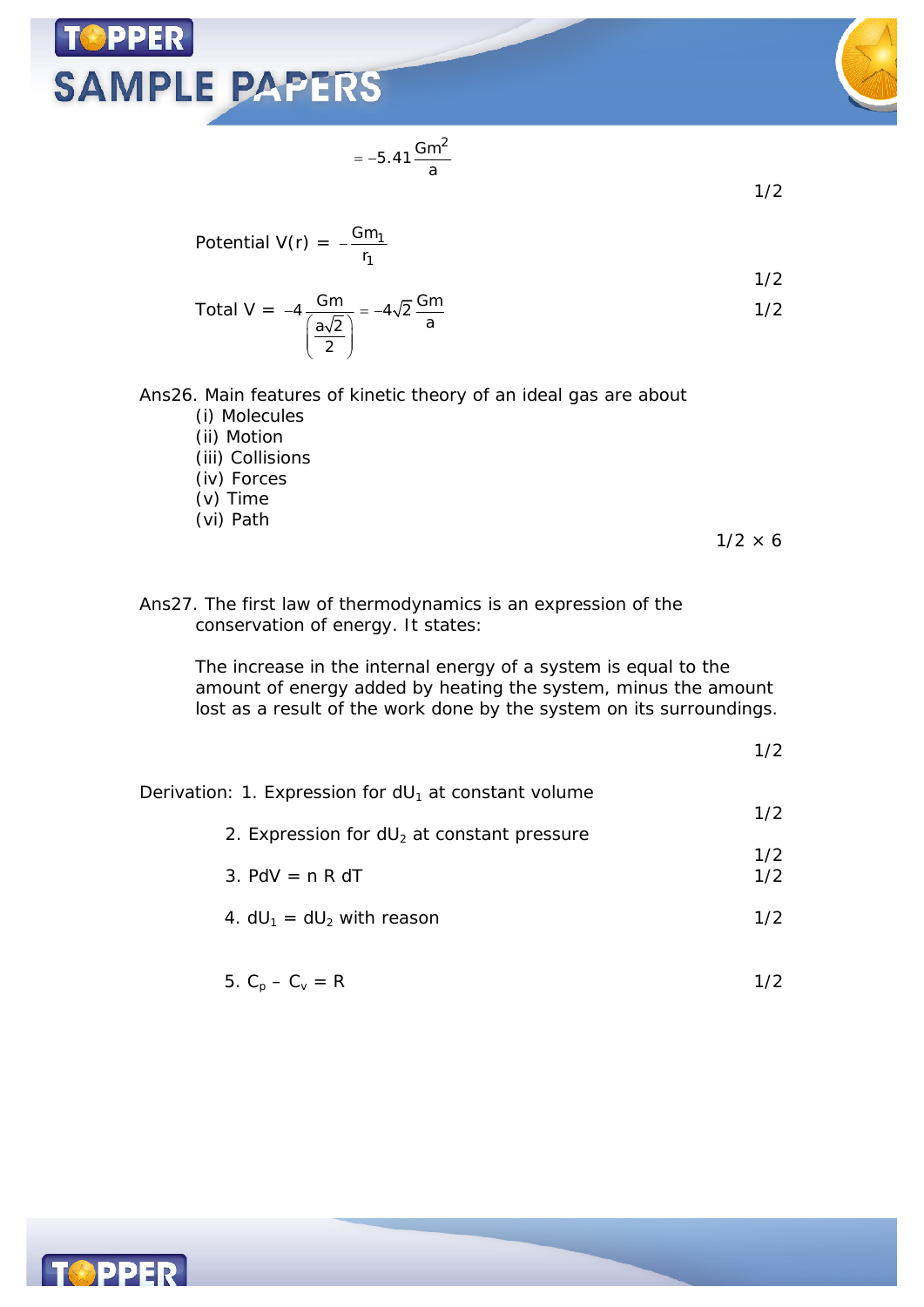# PPER **SAMPLE PAPERS**



Ans28. (a)



Impulse = Area under  $F(t)$  graph

 $\frac{1}{2}$ 

 $\frac{1}{2}$ 

= area OABE + area BCDE  
= 
$$
5 \times 8 + \frac{1}{2} \times 3 \times (10 + 5)
$$

$$
= 40 + \frac{45}{2}
$$
  
= 62.5 kg m/s  
1/2

$$
\Delta p = m(v - u) = Impulse
$$

Therefore, 
$$
7(v - 0) = 62.5
$$

$$
v = \frac{62.5}{7} \approx 9 \text{ m/s}
$$

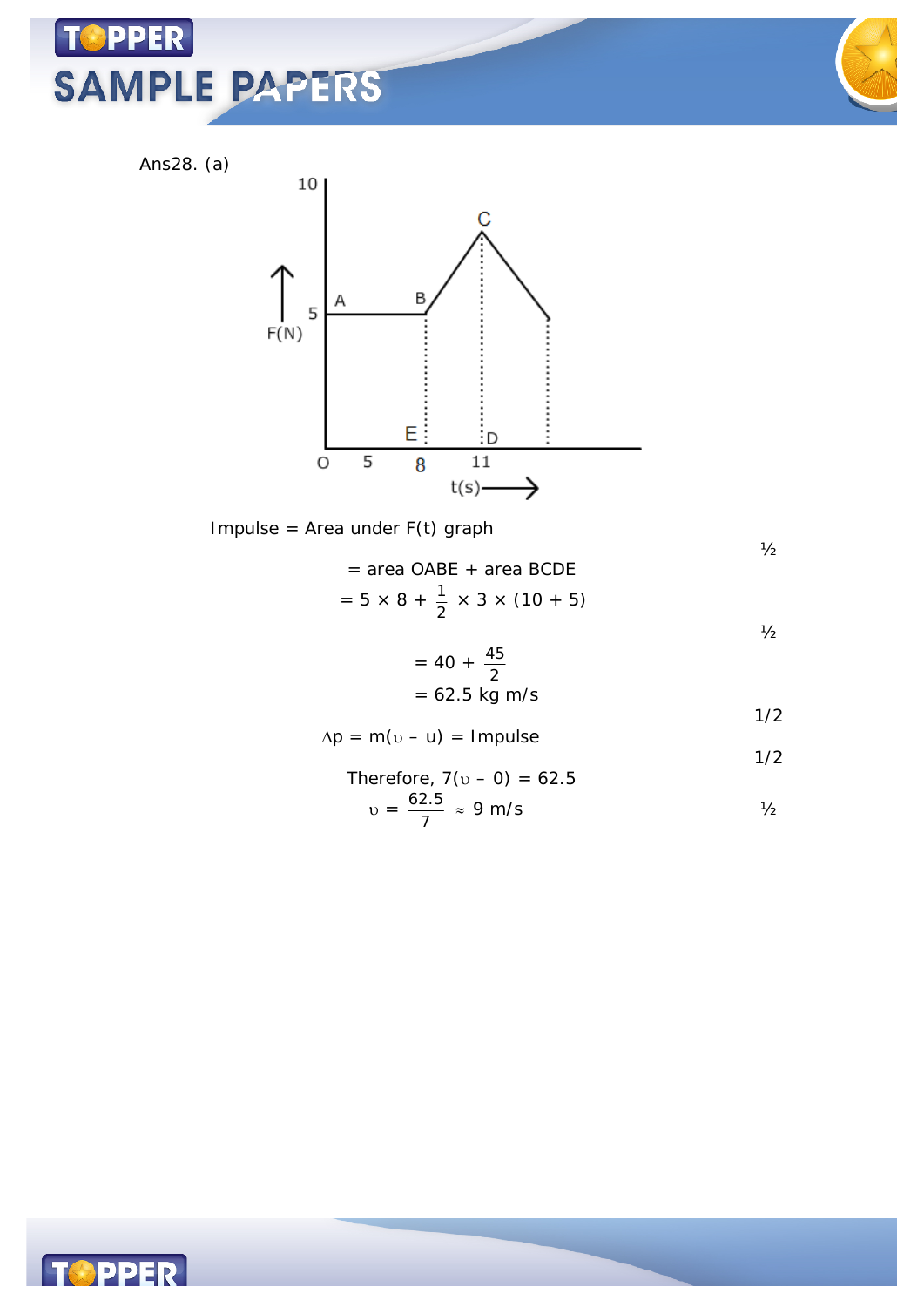# **PPER SAMPLE PAPERS**



1/2





$$
ma = f_r + mg \sin\theta \qquad \qquad 1/2
$$

$$
ma = \mu mg \cos \theta + mg \sin \theta
$$

$$
a = (\mu \cos \theta + \sin \theta)g = (0.1 \cos 30^\circ + \sin 30^\circ)10
$$

$$
=\frac{\sqrt{3}}{2}+5=5.87 \text{ m/s}^2
$$

#### Ans29. Laminar flow occurs when a fluid flows in parallel layers, with no disruption between the layers.



$$
= P_1 + \frac{1}{2} \rho \left[ v_1^2 - \left( \frac{a_1}{a_2} \right)^2 v_1^2 \right]
$$
  
= P\_1 + \frac{1}{2} \rho v\_1^2 \left[ 1 - \left( \frac{a\_1}{a\_2} \right)^2 \right]

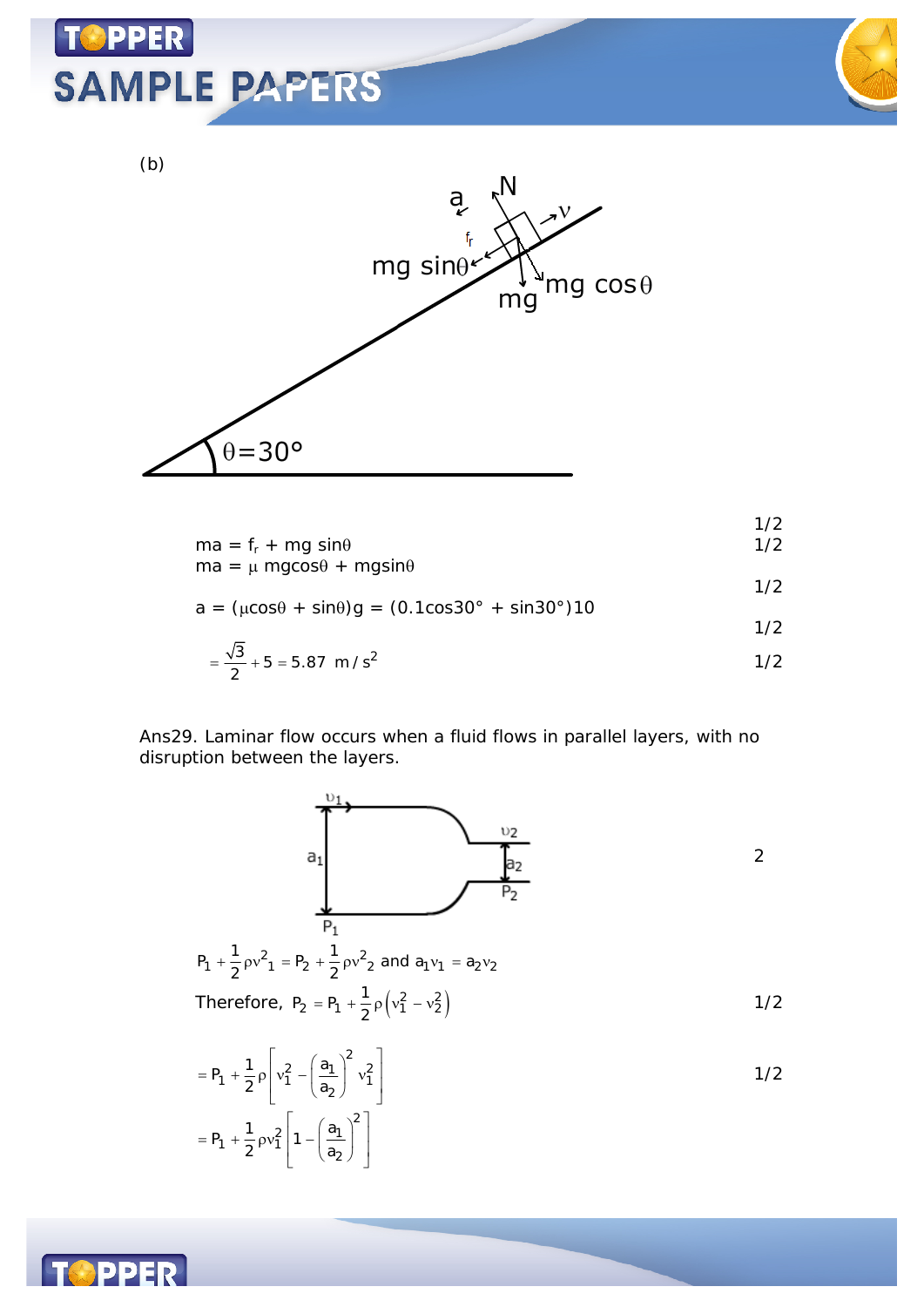

$$
= 4 \times 10^{4} + \frac{1}{2} \times 10^{3} \times 4 \left[ 1 - \frac{4 \times 10^{-4}}{1 \times 10^{-4}} \right]
$$
  
= 4 \times 10^{4} - 0.6 \times 10^{4}  
= 3.4 \times 10^{4} P<sub>a</sub> 1/2

OR

**Definition**: The contact angle is the angle at which a liquid/vapor interface meets the solid surface. The contact angle is specific for any given system and is determined by the interactions across the three interfaces.

2

For acute angle of contact.

$$
n \cdot \frac{4}{3} \pi r^3 = \frac{4}{3} \pi R^3 \Rightarrow r = \frac{R}{\frac{1}{n^3}}
$$

$$
= \frac{4 \times 10^{-3}}{1} = 4 \times 10^{-4} \text{ m}
$$

$$
\Delta A = n \cdot 4\pi r^2 - 4\pi R^2
$$

$$
= 4\pi \frac{R^2}{\frac{2}{n^3}} \cdot n - 4\pi R^2 = 4\pi R^2 \left( n^{\frac{1}{3}} - 1 \right)
$$

 $= 4 \times 3.14 \times 16 \times 10^{-16} (10 - 1) = 9 \times 64 \times 3.14 \times 10^{-6}$  m<sup>2</sup> Therefore,  $\Delta E = \sigma \Delta A$ 1/2

$$
= 0.07 \times 9 \times 64 \times 3.14 \times 10^{-6} \approx 1.23 \times 10^{-2} \text{ J}
$$

Ans30. (i) –z direction 1

(ii) 
$$
f = \frac{w}{2\pi}
$$

$$
=\frac{500}{2\pi} = \frac{250}{\pi}
$$
 Hz

$$
\text{(iii)} \ \lambda = \frac{2\pi}{R} \tag{1/2}
$$

$$
= \frac{2\pi}{0.025} = 80\pi \text{ m}
$$

$$
(iv) \quad v = \frac{\omega}{R}
$$

$$
=\frac{500}{0.025} = 2 \times 10^4 \text{ m/s}
$$